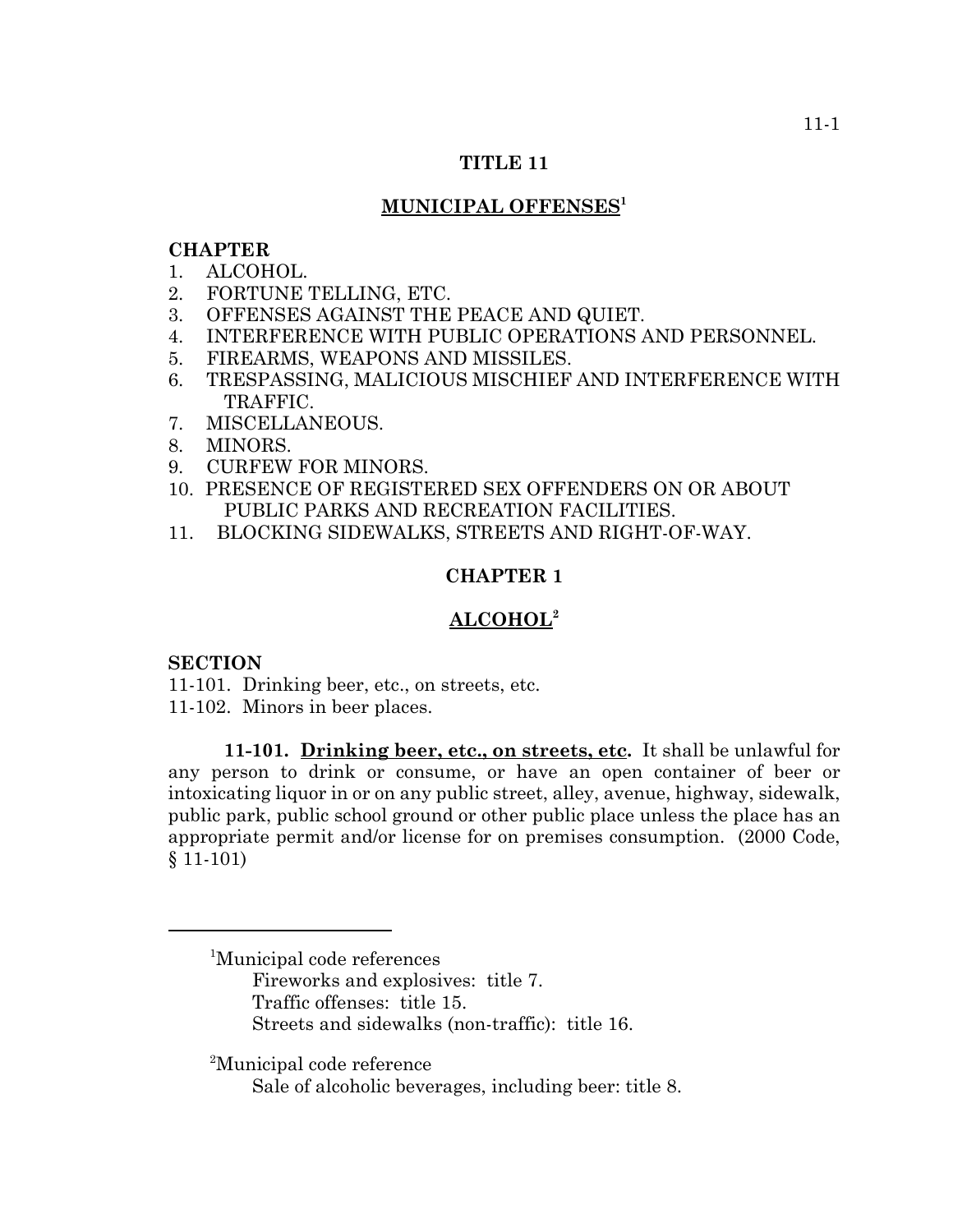**11-102. Minors in beer places.** (1) No person under twenty-one (21) years of age shall loiter in or around, work in, or otherwise frequent any place where beer is sold at retail for consumption on the premises.

(2) The prohibitions of this section shall not apply to children accompanied by their parents or other guardian. (2000 Code, § 11-102)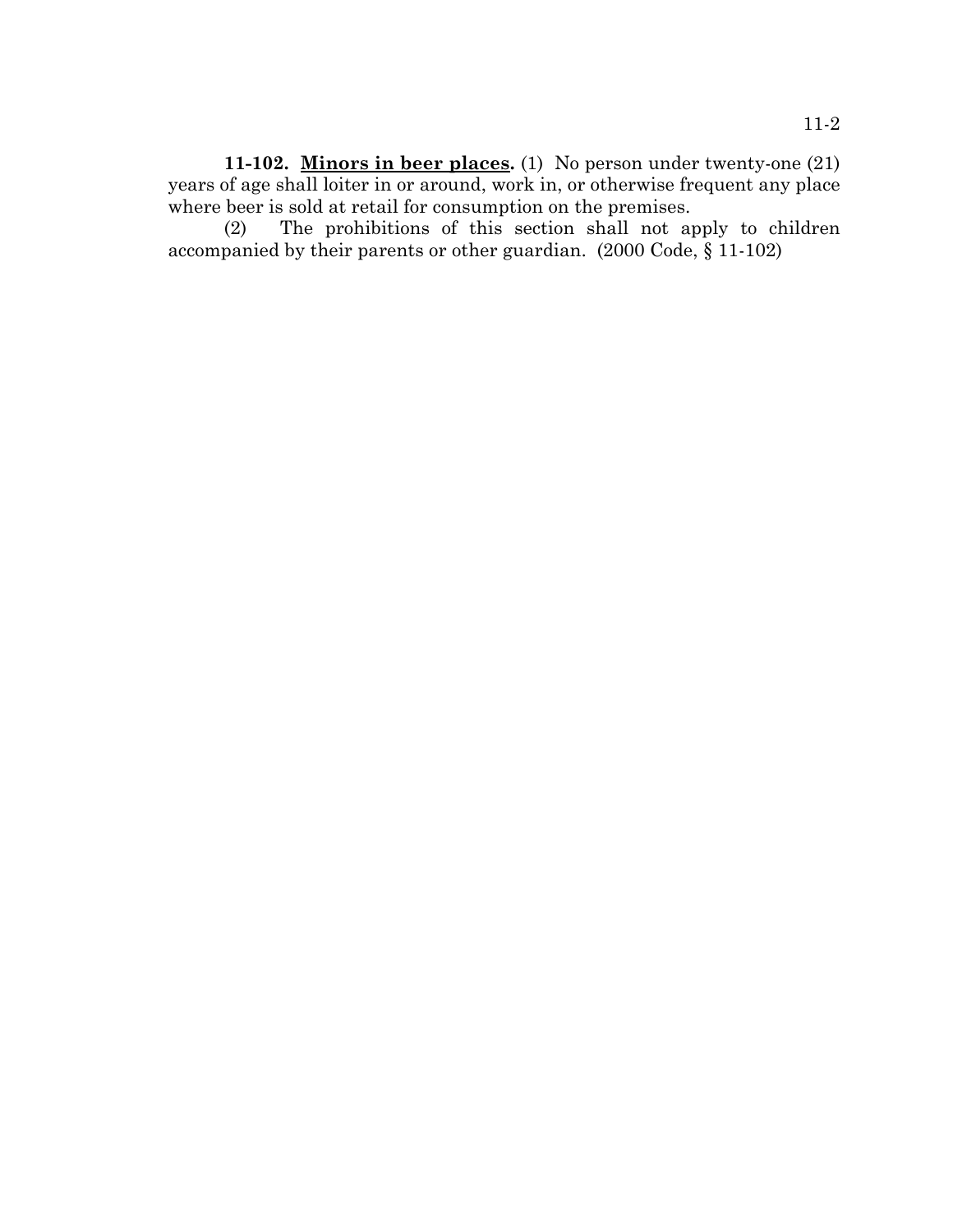## **FORTUNE TELLING, ETC.**

# **SECTION**

11-201. Fortune telling, etc.

11-201. Fortune telling, etc. It shall be unlawful for any person to conduct the business of, solicit for, or ply the trade of fortune teller, clairvoyant, hypnotist, spiritualist, palmist, phrenologist, or other mystic endowed with supernatural powers. (2000 Code, § 11-201)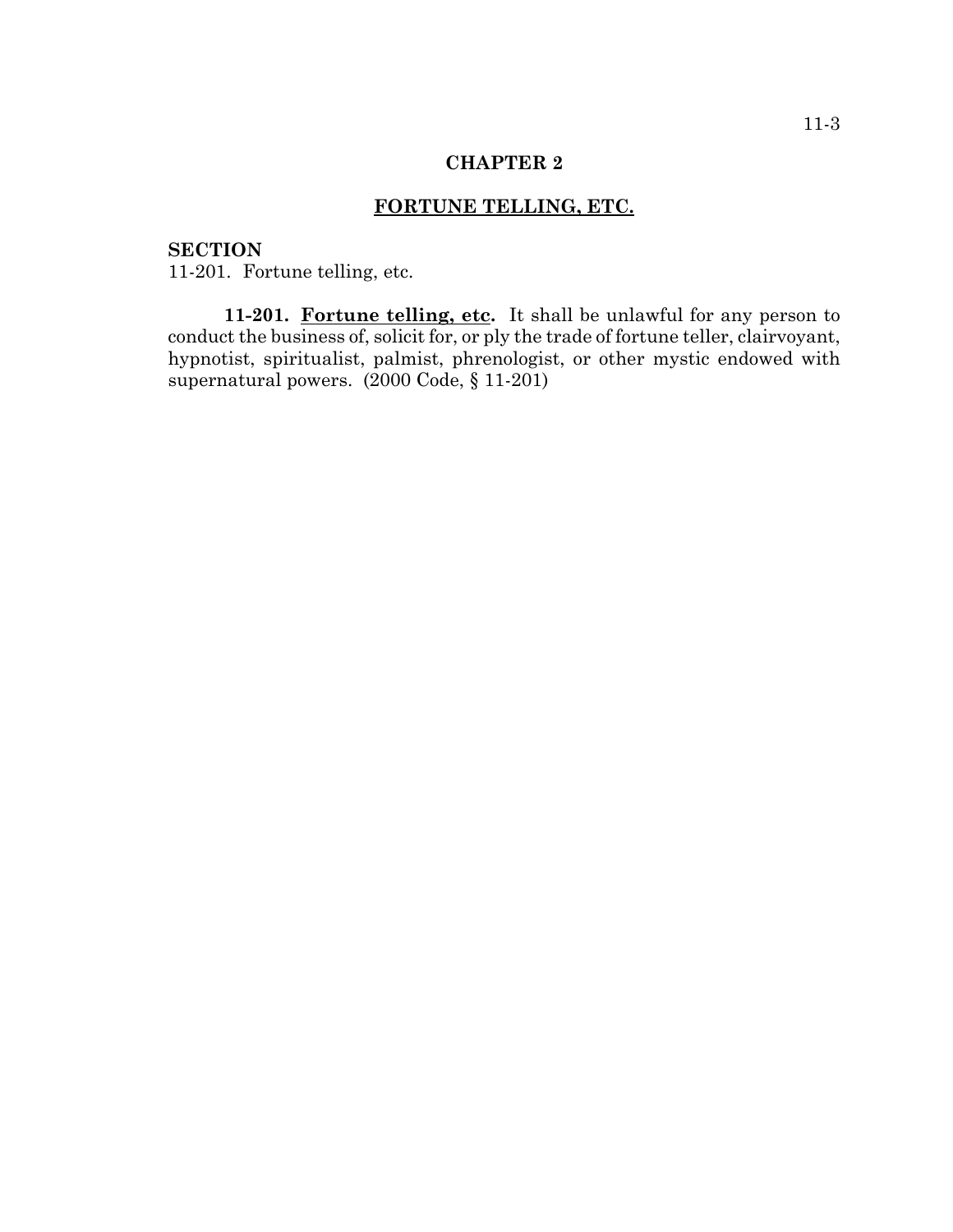## **OFFENSES AGAINST THE PEACE AND QUIET**

#### **SECTION**

11-301. Anti-noise regulations.

**11-301. Anti-noise regulations.** Subject to the provisions of this section, the creating of any unreasonably loud, disturbing, and unnecessary noise is prohibited. Noise of such character, intensity, or duration as to be detrimental to the life or health of any individual, or in disturbance of the public peace and welfare is prohibited.

(1) Miscellaneous prohibited noises enumerated. The following acts, among others, are declared to be loud, disturbing, and unnecessary noises in violation of this section, but this enumeration shall not be deemed to be exclusive, namely:

(a) Blowing horns. The sounding of any horn or signal device on any automobile, motorcycle, bus, truck, or other vehicle while not in motion except as a danger signal if another vehicle is approaching, apparently out of control, or if in motion, only as a danger signal after or as brakes are being applied and deceleration of the vehicle is intended; the creation by means of any such signal device of any unreasonably loud or harsh sound; and the sounding of such device for an unnecessary and unreasonable period of time.

(b) Radios, phonographs, etc. The playing of any radio, phonograph, or any musical instrument or sound device, including but not limited to loudspeakers or other devices for reproduction or amplification of sound, either independently of or in connection with motion pictures, radio, or television, in such a manner or with such volume, particularly during the hours between 11:00 P.M. and 7:00 A.M., as to annoy or disturb the quiet, comfort, or repose of persons in any office or hospital, or in any dwelling, hotel, or other type of residence, or of any person in the vicinity.

(c) Yelling, shouting, etc. Yelling, shouting, whistling, or singing on the public streets, particularly between the hours of 11:00 P.M. and 7:00 A.M., or at any time or place so as to annoy or disturb the quiet, comfort, or repose of any persons in any hospital, dwelling, hotel, or other type of residence, or of any person in the vicinity.

(d) Pets. The keeping of any animal, bird, or fowl which by causing frequent or long continued noise shall disturb the comfort or repose of any person in the vicinity.

(e) Use of vehicle. The use of any automobile, motorcycle, truck, or vehicle so out of repair, so loaded, or in such manner as to cause loud and unnecessary grating, grinding, rattling, or other noise.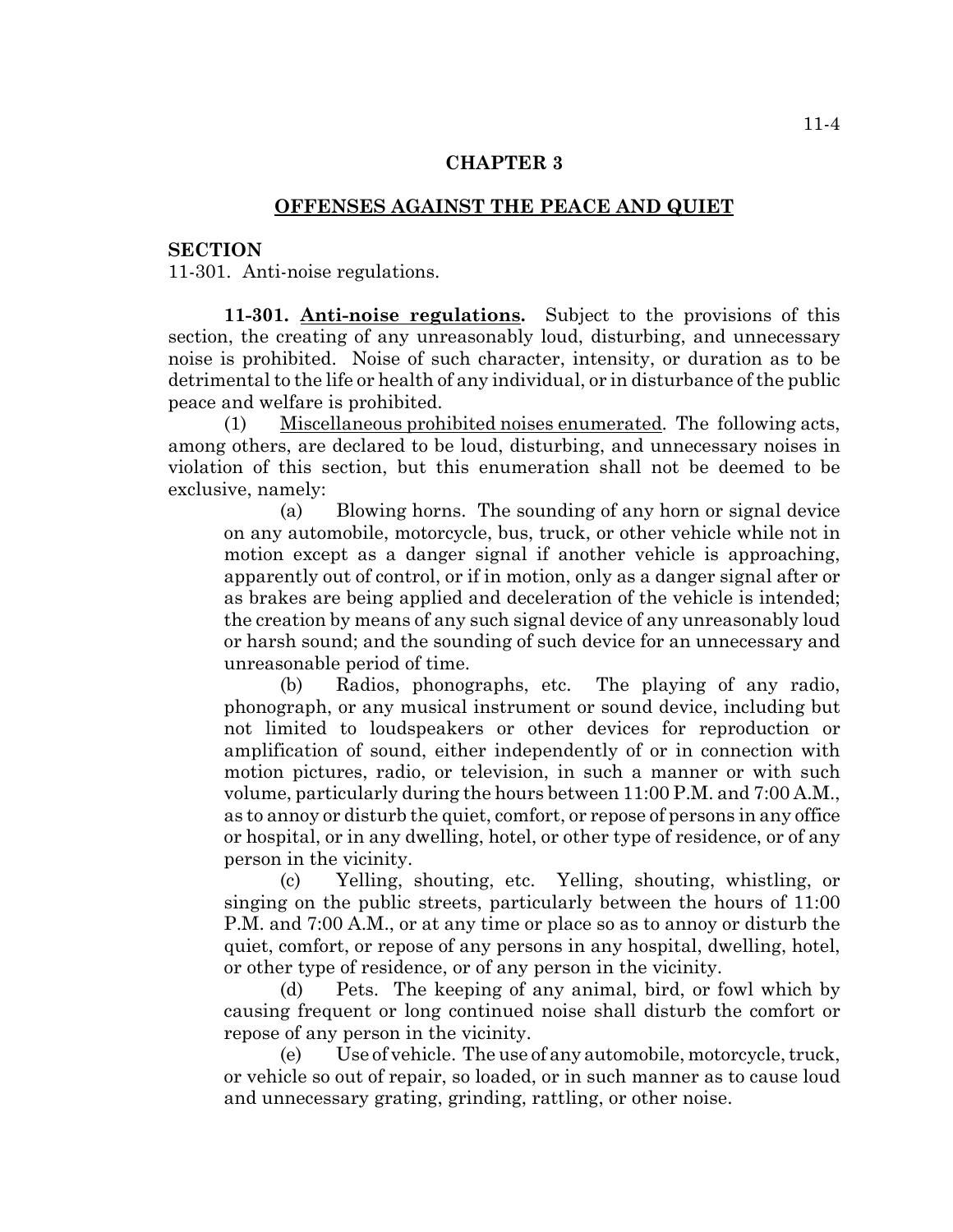(f) Blowing whistles. The blowing of any steam whistle attached to any stationary boiler, except to give notice of the time to begin or stop work or as a warning of fire or danger, or upon request of proper municipal authorities.

(g) Exhaust discharge. To discharge into the open air the exhaust of any steam engine, stationary internal combustion engine, motor vehicle, or boat engine, except through a muffler or other device which will effectively prevent loud or explosive noises therefrom.

(h) Anti-noise regulations. The erection, demolition, alteration or repair of any building in any area, the use of any motor-driven construction equipment, and the construction or repair of streets and highways in any area, other than between the hours of 7:00 A.M. and sunset Monday through Friday, 9:00 A.M. until 6:00 P.M. Saturday and 12:00 noon until 6:00 P.M. on Sunday, is prohibited, except when the sounds generated by such activities are not plainly audible from adjacent properties, or when permitted by the city manager or their designee for a period not to exceed thirty (30) days at a time. The decision of the city manager or their designee to allow work to be done outside of such hours shall be based on one (1) or more of the following factors:

(i) Public health or safety will be impaired by delay of the work.

(ii) Unreasonable loss or inconvenience would result through delay, and public health or safety will not be impaired by allowing the work to proceed.

(iii) The noise produced by such operations will not cause an unreasonable disturbance to the occupants of nearby properties. Additionally, construction, excavations or repairs of bridges, streets, highways, or public utility facilities at any time, by or on behalf of the city, the county, the state, or a public utility, shall be permitted when the public welfare and convenience renders it impracticable to perform such work during the day.

(i) Noises near schools, hospitals, churches, etc. The creation of any excessive noise on any street adjacent to any hospital or adjacent to any school, institution of learning, church, or court while the same is in session.

(j) Loading and unloading operations. The creation of any loud and excessive noise in connection with the loading or unloading of any vehicle or the opening and destruction of bales, boxes, crates, and other containers.

(k) Noises to attract attention. The use of any drum, loudspeaker, or other instrument or device emitting noise for the purpose of attracting attention to any performance, show, or sale or display of merchandise.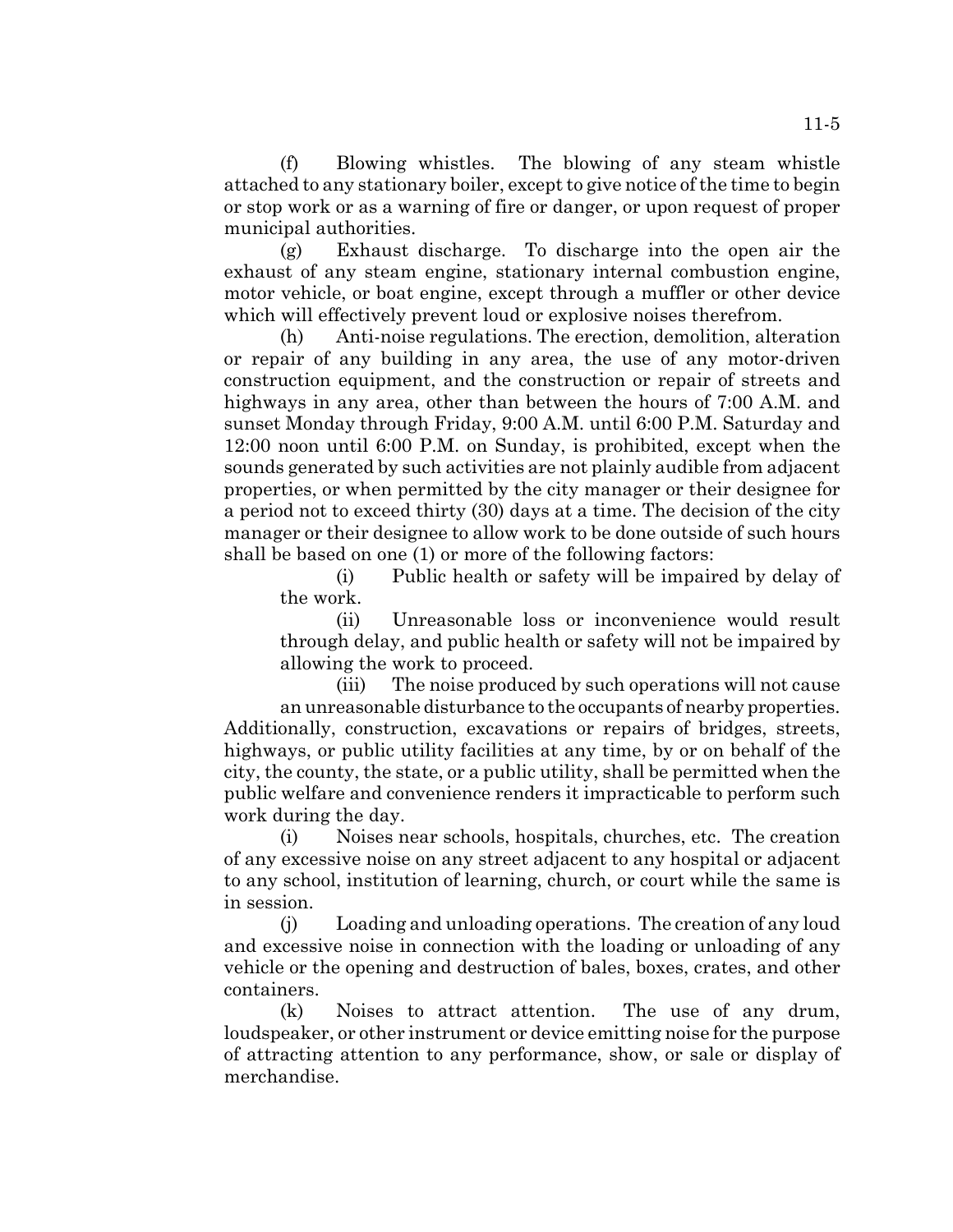(l) Loudspeakers or amplifiers on vehicles. The use of mechanical loudspeakers or amplifiers on trucks or other moving or standing vehicles for advertising or other purposes.

(2) Exceptions. None of the terms or prohibitions hereof shall apply to or be enforced against:

(a) Municipal vehicles. Any vehicle of the city while engaged upon necessary public business.

(b) Repair of streets, etc. Excavations or repairs of bridges, streets, or highways at night, by or on behalf of the city, the county, or the state, when the public welfare and convenience renders it impracticable to perform such work during the day.

(c) Noncommercial and nonprofit use of loudspeakers or amplifiers. The reasonable use of amplifiers or loudspeakers in the course of public addresses which are noncommercial in character and in the course of advertising functions sponsored by nonprofit organizations. However, no such use shall be made until a permit therefor is secured from the recorder. Hours for the use of an amplifier or public address system will be designated in the permit so issued and the use of such systems shall be restricted to the hours so designated in the permit. (2000 Code, § 11-401, as amended by Ord. #16-865, May 2016)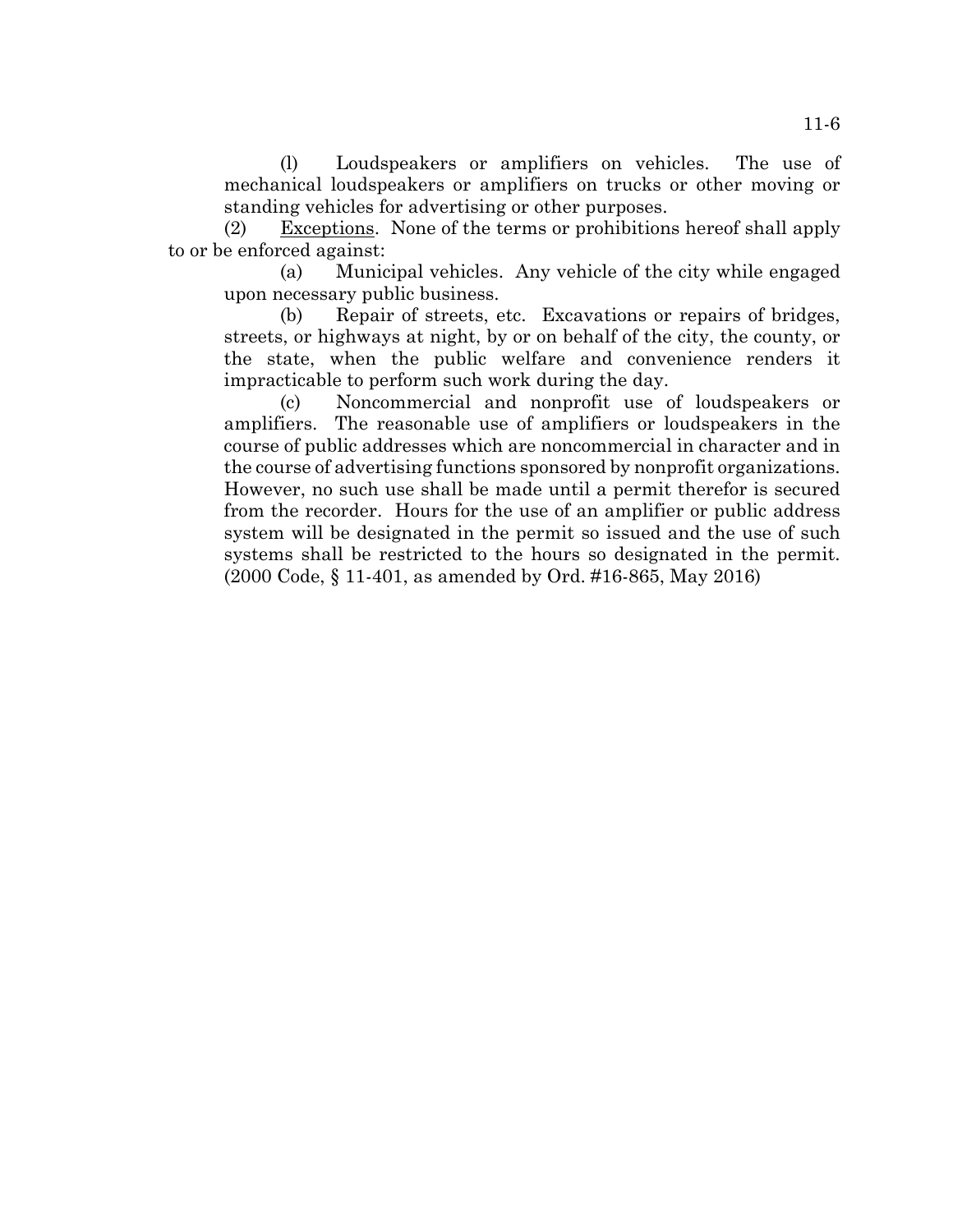## **INTERFERENCE WITH PUBLIC OPERATIONS AND PERSONNEL**

## **SECTION**

11-401. Impersonating a government officer or employee. 11-402. False emergency alarms.

**11-401. Impersonating a government officer or employee.** No person other than an official police officer of the city shall wear the uniform, apparel, or badge, or carry any identification card or other insignia of office like or similar to, or a colorable imitation of that adopted and worn or carried by the official police officers of the city. Furthermore, no person shall deceitfully impersonate or represent that he is any government officer or employee. Any person, not an officer wearing a uniform, badge, or insignia similar to that worn by any city, county, or state police, shall be prima facie guilty of a violation of this section. (2000 Code, § 11-502)

**11-402. False emergency alarms.** It shall be unlawful for any person intentionally to make, turn in, or give a false alarm of fire, or of need for police or ambulance assistance, or to aid or abet in the commission of such act. (2000 Code, § 11-503)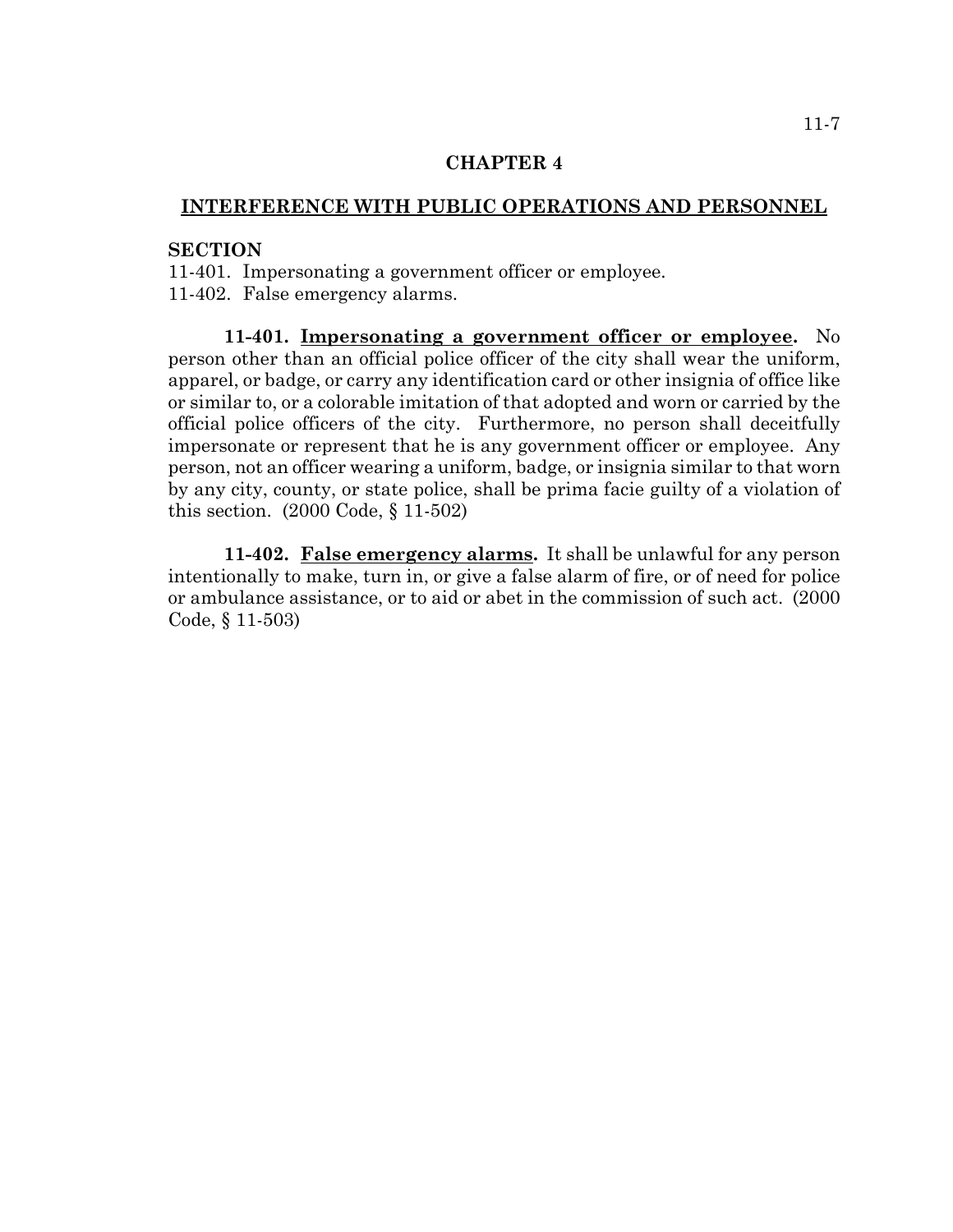### **FIREARMS, WEAPONS AND MISSILES**

## **SECTION**

11-501. Weapons and firearms generally.

**11-501. Weapons and firearms generally.** (1) It shall be unlawful for any person to carry in any manner whatever, with the intent to go armed, any razor, dirk, knife, blackjack, brass knuckles, pistol, revolver, or any other dangerous weapon or instrument unless duly licensed to do so in accordance to the Tennessee Code Annotated, § 39-17-1351, or allowed by Public Act 108 of the 112th Tennessee General Assembly.

(2) The foregoing prohibition shall not apply to members of the United States Armed Forces carrying such weapons as are prescribed by applicable regulations nor to any officer or policeman engaged in his official duties, in the execution of process, or while searching for or engaged in arresting persons suspected of having committed crimes.

(3) The prohibition shall not apply to persons who may have been summoned by such officer or policeman to assist in the discharge of his said duties, not to any conductor of any passenger or freight train of any steam railroad while he is on duty. (2000 Code, § 11-602, as amended by Ord. #19-948, Aug. 2019 *Ch4\_1-23-20*, and Ord. #21-1006, Aug. 2021 *Ch5\_02-10-22*)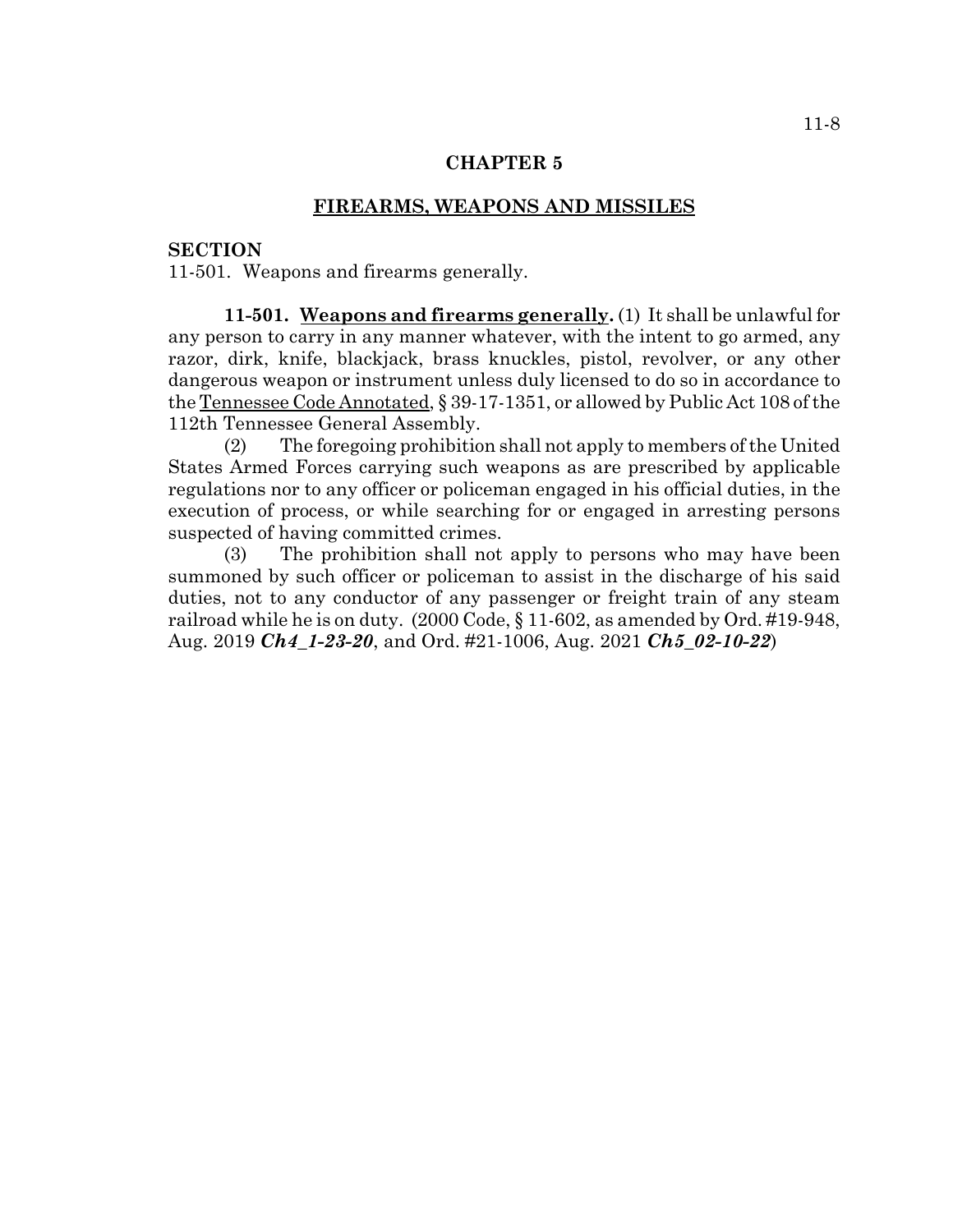# **TRESPASSING, MALICIOUS MISCHIEF AND INTERFERENCE WITH TRAFFIC**

#### **SECTION**

11-601. Trespassing.

11-602. Trespassing on trains.

11-603. Interference with traffic.

**11-601. Trespassing.** The owner or person in charge of any lot or parcel of land or any building or other structure within the corporate limits may post the same against trespassers. It shall be unlawful for any person to go upon any such posted lot or parcel of land or into any such posted building or other structure without the consent of the owner or person in charge.

It shall be unlawful and deemed to be a trespass for any peddler, canvasser, solicitor, transient merchant, or other person to fail to leave promptly the private premises of any person who requests or directs him to leave. (2000 Code, § 11-701)

**11-602. Trespassing on trains.** It shall be unlawful for any person to climb, jump, step, stand upon, or cling to, or in any other way attach himself to any locomotive engine or railroad car unless he works for the railroad corporation and is acting the scope of his employment or unless he is a lawful passenger or is otherwise lawfully entitled to be on such vehicle. (2000 Code, § 11-702)

**11-603. Interference with traffic.** It shall be unlawful for any person to stand, sit, or engage in any activity whatever on any public street, sidewalk, bridge, or public ground in such a manner as to prevent, obstruct, or interfere unreasonably with the free passage of pedestrian or vehicular traffic thereon. (2000 Code, § 11-704)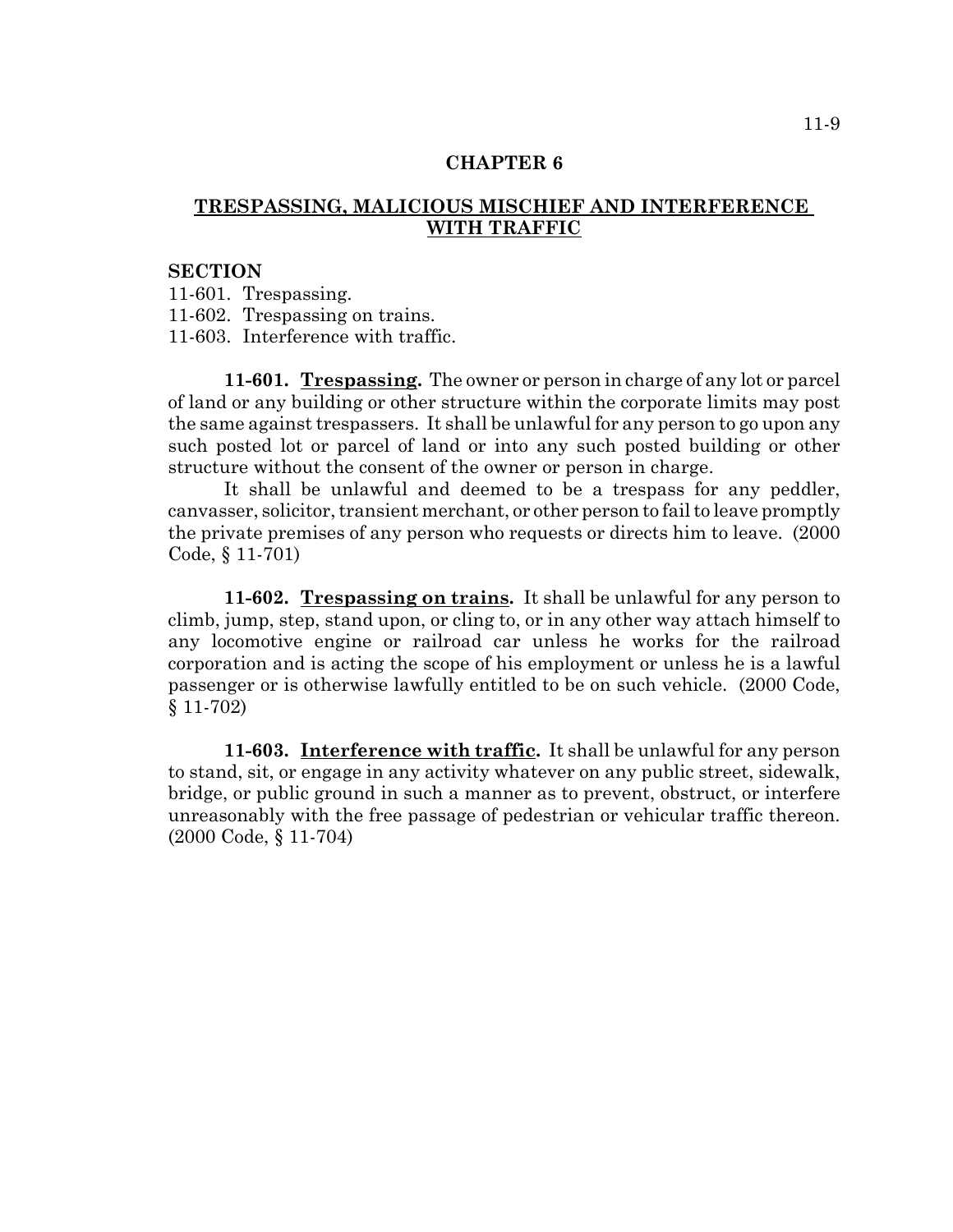## **MISCELLANEOUS**

### **SECTION**

- 11-701. Caves, wells, cisterns, etc.
- 11-702. Posting notices, etc.
- 11-703. Masks and disguises.
- 11-704. False identification--use prohibited.
- 11-705. Disorderly houses.
- 11-706. Deleted.
- 11-707. Lewd conduct in commercial establishments prohibited.
- 11-708. Violations and penalty.

**11-701. Caves, wells, cisterns, etc.** It shall be unlawful for any person to permit to be maintained on property owned or occupied by such person any cave, well, cistern, or other such opening in the ground which would be accessible to children, adults, livestock, pets or other creatures without an adequate cover or other safeguard expressly designed and intended to prevent entry and injury therein. (2000 Code, § 11-802)

**11-702. Posting notices, etc.** No person shall fasten, in any way, any show card, poster, billboard, sign or other advertising device upon any public or private property unless said person has obtained a permit or license from the chief of police after making application upon forms duly authorized by said chief of police. (2000 Code, § 11-803)

**11-703. Masks and disguises.** (1) Definitions. For the purposes of this section, the following words and phrases shall have the meanings respectively ascribed to them by this subsection:

(a) "Mask." Any mask, device or hood whereby any portion of the face is so hidden or covered as to conceal the identity of the wearer.

(b) "Public place." All walks, alleys, streets, boulevards, avenues, lanes, roads, highways or other ways or thoroughfares dedicated to public use or owned or maintained by public authority; all grounds and buildings owned, leased by, operated or maintained by public authority; all buildings owned, leased or operated for the use of organizations enjoying all tax exempt privileges as a charitable use.

(2) Wearing in public places prohibited; exceptions. No person, while masked, shall be or appear on or in any public place in the City of Goodlettsville. The following persons are exempted from the provisions of this section:

(a) All children under the age of sixteen (16).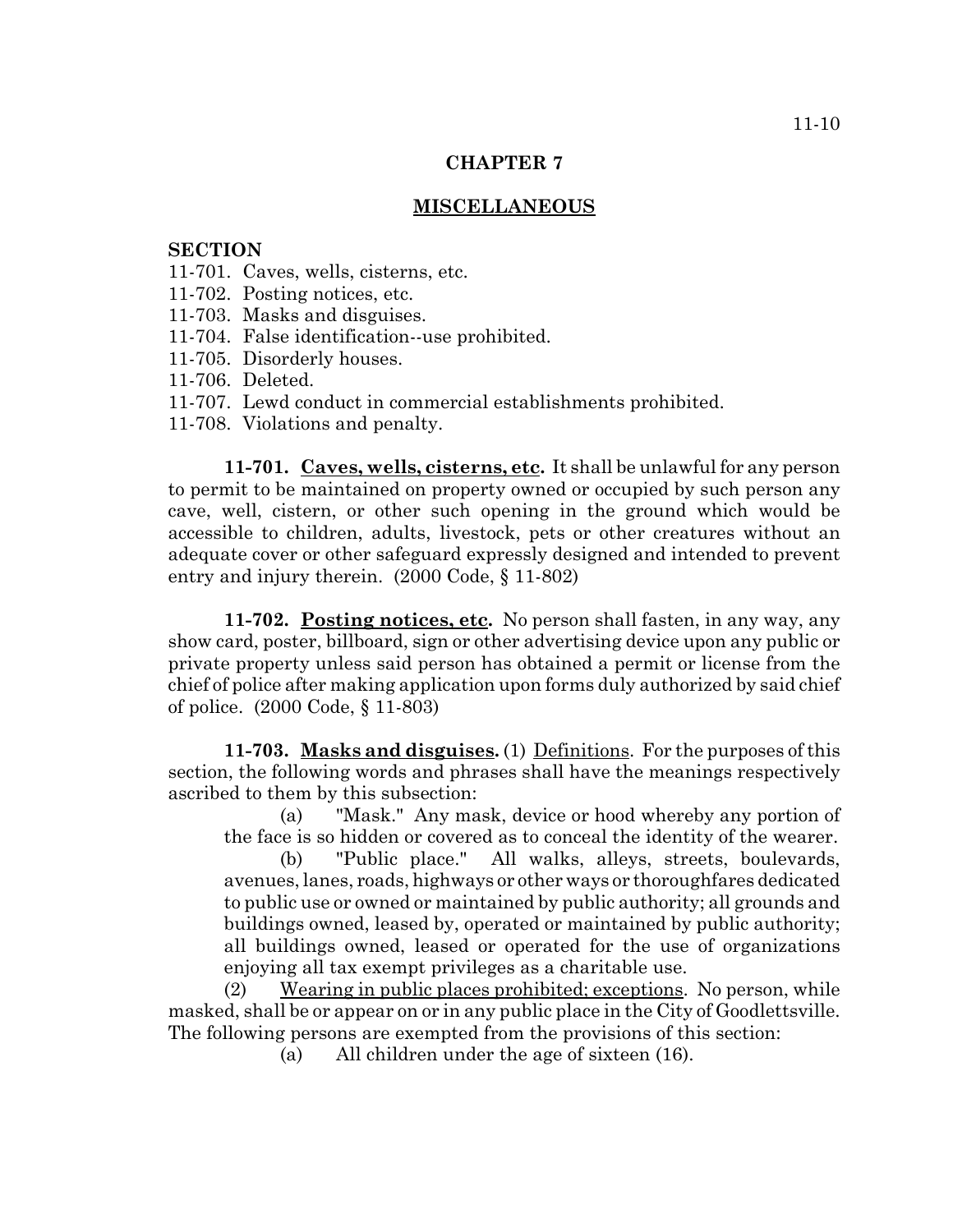(b) All workers while engaged in work wherein a covering is necessary for physical safety and protection against occupational hazards or because of the nature of the occupation or trade.

(c) Persons while wearing traditional holiday costumes.

(d) Persons while engaged in theatrical productions or masquerade balls.

(e) Persons wearing gas masks in civil defense drills and exercises or emergencies. (2000 Code, § 11-805)

**11-704. False identification-- use prohibited.** It shall be unlawful for any person in the area of the City of Goodlettsville to offer, use or attempt to offer or use any means, manner, type or kind of paper, document, card, license or any other evidence of the identification of such person for the purpose of making sales or purchases of commodities, cashing checks, making other monetary transactions, to gain admission to any place or for any other purpose whatsoever, where such means, manner, type or kind of identification offered or used or which is attempted to be offered or used is false, fraudulent or incorrect in any manner or way or which misrepresents such person so offering or using the same or who attempts to offer or use the same, or which does not belong to such person, or which is altered, forged, defaced or changed in any respect, except such changes as are required or authorized by law. (2000 Code, § 11-807)

**11-705. Disorderly houses.** (1) No owner, lessee or proprietor of any house shall hold or permit dances or carousals for idle and dissolute company, or make, cause, permit or suffer to be made therein or thereabouts any loud or improper noises, or collect or permit to be collected therein or to resort thereto any drunken, noisy or disorderly persons.

(2) No person in charge or control of any house or room in which there is located a coin operated music machine, or in which food or drink is sold, or for admission to which a charge is made, shall hold or allow dances without a permit, or carousals therein, or make, cause, permit or suffer to be made therein or thereabout any loud or improper noises, or suffer to resort thereto or be therein any drunken, noisy or disorderly persons.

(3) It shall be unlawful for any person knowingly to visit any such house for the purpose of engaging any of the prohibited activities as set out in this section. (2000 Code, § 11-813)

**11-706. Deleted.** (2000 Code, § 11-821, as deleted by Ord #19-936, April 2019 *Ch4\_1-23-20*)

# **11-707. Lewd conduct in commercial establishments prohibited.**

(1) It shall be unlawful for any person in any commercial establishment knowingly to commit the following acts: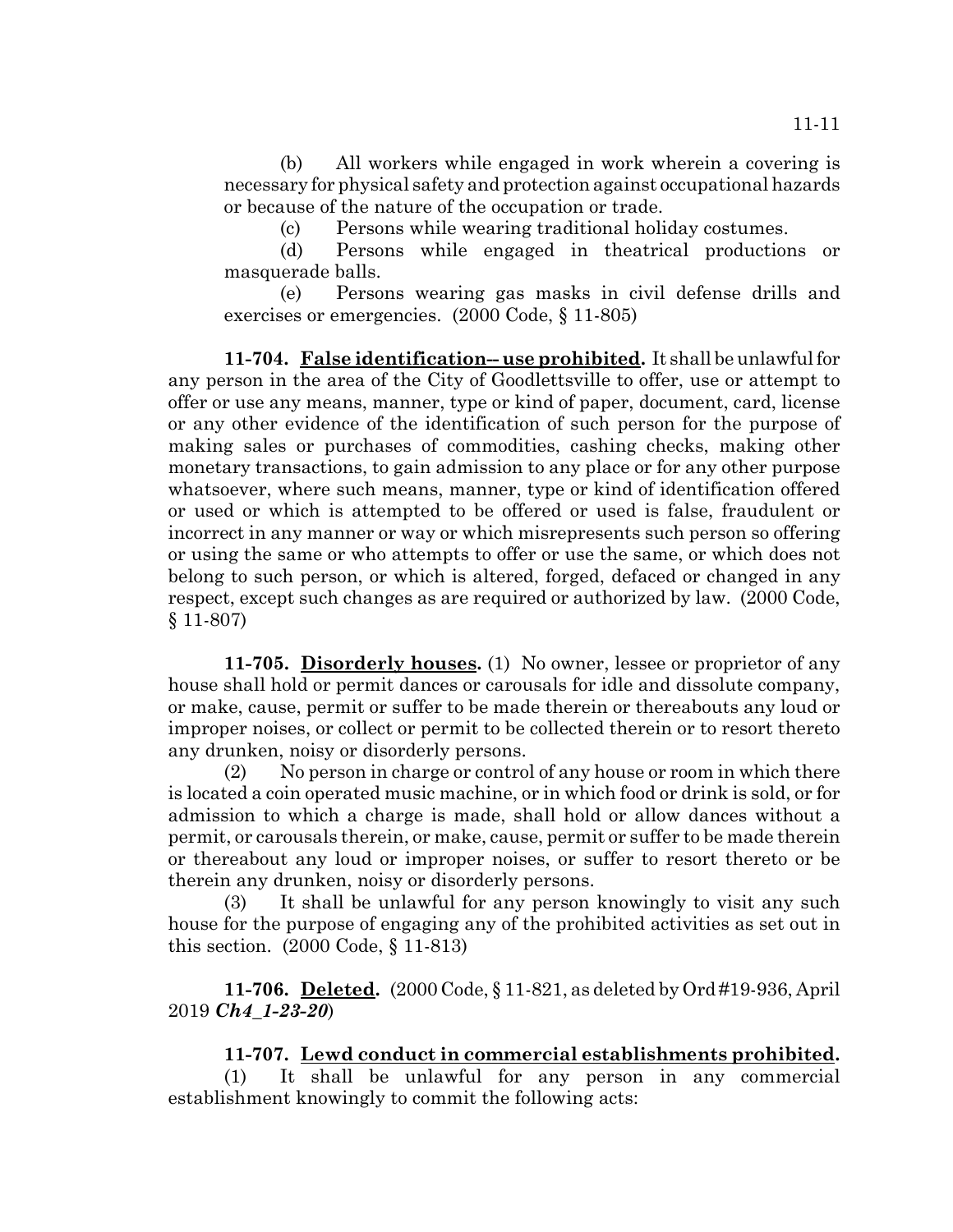(a) To expose to public view that portion of the breast which is defined to be the areola, the pubic hair, the cleft of the buttocks, or the genitals, when such exposure is patently offensive within contemporary community standards, has no serious scientific, literary, political, or artistic merit, and such conduct appeals to the prurient interest of the average person; or

(b) To perform acts of sexual intercourse, masturbation, sodomy, flagellation, or the fondling of the breasts, buttocks or genitals, when such acts are patently offensive within contemporary community standards, have no serious scientific, literary, political or artistic merit, and such conduct appeals to the prurient interest of the average person.

(2) It shall be unlawful for the owner of a commercial establishment, or his agent or employee, knowingly to employ any person or to permit any person in any commercial establishment:

(a) To expose to public view that portion of the breast which is defined to be the areola, the pubic hair, the cleft of the buttocks, or the genitals, when such exposure is patently offensive within contemporary community standards, has no serious scientific, literary, political, or artistic merit, and such conduct is calculated to appeal to the prurient interest of the viewing audience; or

(b) To perform acts of sexual intercourse, masturbation, sodomy, flagellation, or the fondling of the breasts, buttocks or genitals when such acts are patently offensive within contemporary community standards, have no serious scientific, literary, political, or artistic merit, and such conduct is calculated to appeal to the prurient interest of the viewing audience.

(3) Definitions. (a) "Areola." That portion of the breast to include the nipple and the red pigmented area surrounding it.

(b) "Commercial establishment." Any club, theater, hotel, motel, tavern, restaurant, or other place where live entertainment is performed before paying customers.

(c) "Patently offensive." That which goes substantially beyond customary levels of explicitness in the portrayal of sexual conduct.

(d) "Prurient interest." A shameful or morbid interest in sex.

Nothing contained in this section shall be construed to apply to exhibition, presentation, or performance of any play, ballet, drama, tableau, production or motion picture in any theater, concert hall, museum of fine arts, school, institution of higher learning, or other similar establishment which is primarily devoted to such exhibitions, presentations, shows or performances as a form of expression of opinion, communication, speech, ideas, information, art or drama as differentiated from commercial or business promotion or exploitation of the sexual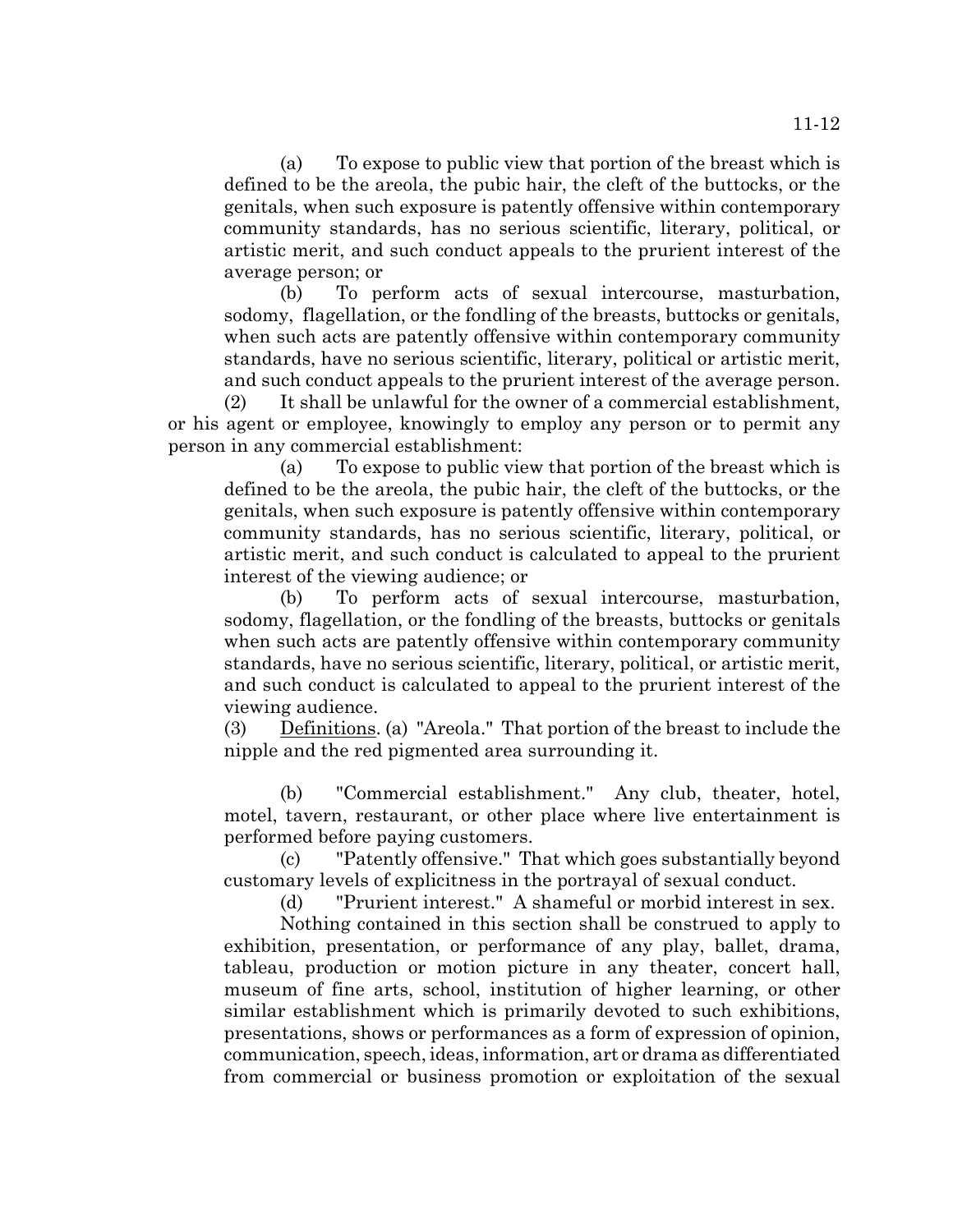nature of the human body for the purposes of advancing the economic welfare of a commercial enterprise. (2000 Code, § 11-824)

**11-708. Violations and penalty.** (1) Each and every violation of any sections set out in this chapter shall be punishable by a fine of up to fifty dollars (\$50.00) and all other punishments and fines as authorized by this code. Each violation of every section as set out herein, shall constitute a separate offense for purposes of this section.

(2) Failure by anyone convicted under this chapter to pay the fine(s) as levied against him shall constitute a separate offense, and for each day said fine is not paid in accordance with the terms or conditions as set by the court shall constitute a separate offense punishable as set out in subsection (1) above.

(3) In addition to the fines as set out herein, the city is empowered to confiscate any and all dangerous weapons (as defined in Tennessee Code Annotated, § 39-6-1701) when used in the commission of any violation of this code for the laws of Davidson County or this state. (2000 Code, § 11-825)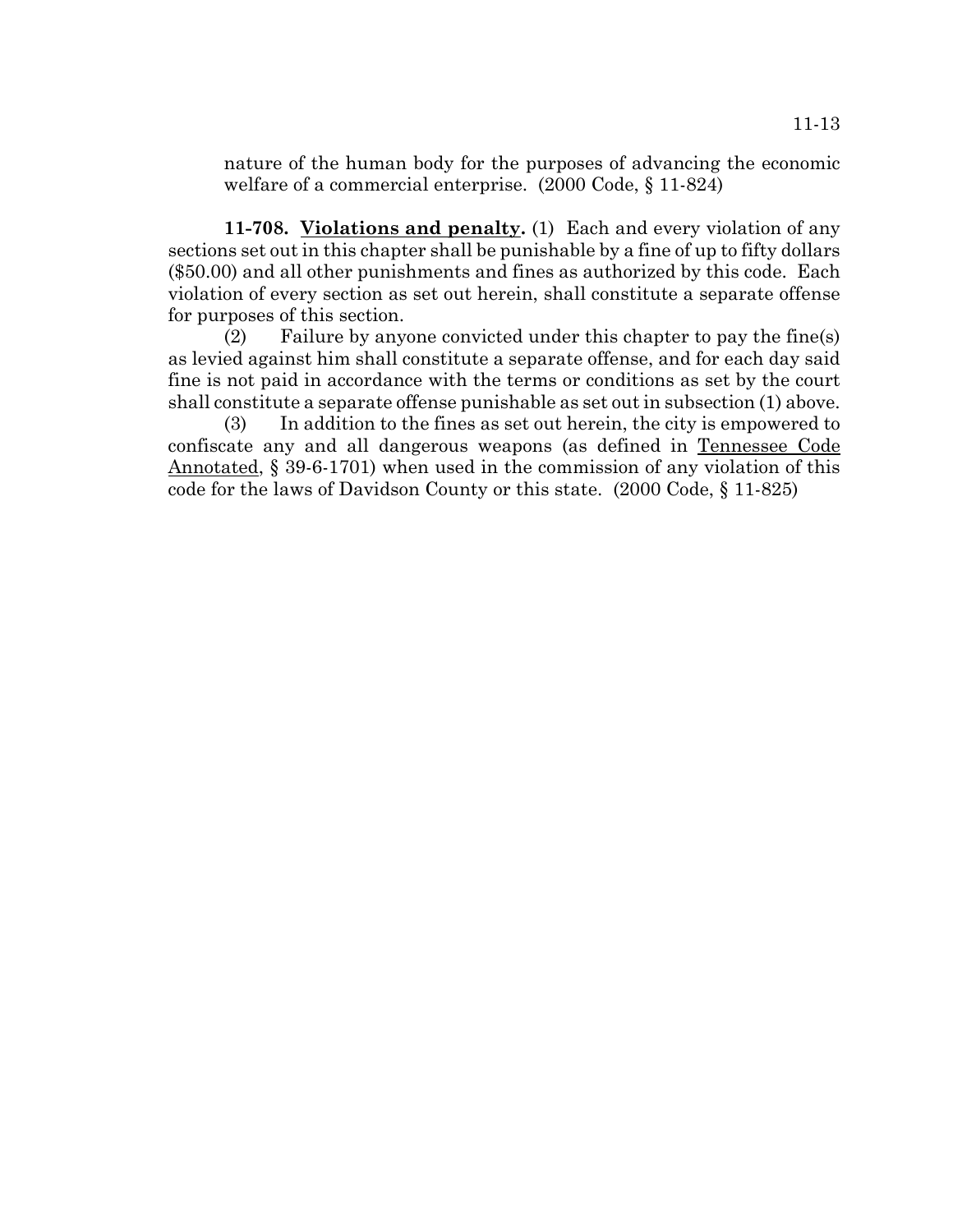#### **MINORS**

## **SECTION**

- 11-801. Indecent exposure accompanying with malevolent intent.
- 11-802. Contributing to delinquency or unruly behavior.
- 11-803. Admittance to theaters under certain conditions; penalty.
- 11-804. Wandering, playing, etc., when required in school; responsibility of parent, guardian.

#### **11-801. Indecent exposure accompanying with malevolent intent.**

It shall be unlawful for any person with intent to make indecent, repulsive or improper advances or proposals to any child under eighteen (18) years of age, to take such child for a ride in a vehicle or to otherwise accompany such child, or attempt to do any of the foregoing. Where any such person, not being related to or known to such child, takes such child for a ride or invites such child for a ride in a vehicle or attempts to accompany such child, there shall be a presumption of an intent to make indecent, repulsive or improper advances or proposals to such child. (2000 Code, § 11-902)

**11-802. Contributing to delinquency or unruly behavior.** No adult shall contribute to or encourage the delinquency or unruly behavior of a child under age eighteen (18), whether by aiding or abetting or encouraging the child in the commission of an act of delinquency or unruly behavior, or by participating as a principal with the child in an act of delinquency or unruly behavior, or by aiding the child in concealing an act of delinquency or unruly behavior following its commission. (2000 Code, § 11-903)

**11-803. Admittance to theaters under certain conditions; penalty.** It shall be unlawful for any person to admit minors to any theatre open to the general public for which an admission price is charged, to view a motion picture which carries a rating indicating that minors will not be admitted.

It shall be unlawful for any person to admit minors to any theatre open to the general public for which an admission price is charged to view a motion picture which carries a rating indicating that minors will not be admitted unless accompanied by a parent or guardian when such minors are not accompanied by a parent or guardian.

Violation of this section shall, upon conviction, be punished as provided in this code. Each separate act of admitting a minor to a theatre in violation of this section shall constitute a violation of this section. (2000 Code, § 11-904)

**11-804. Wandering, playing, etc., when required in school; responsibility of parent, guardian.** A child who has not reached his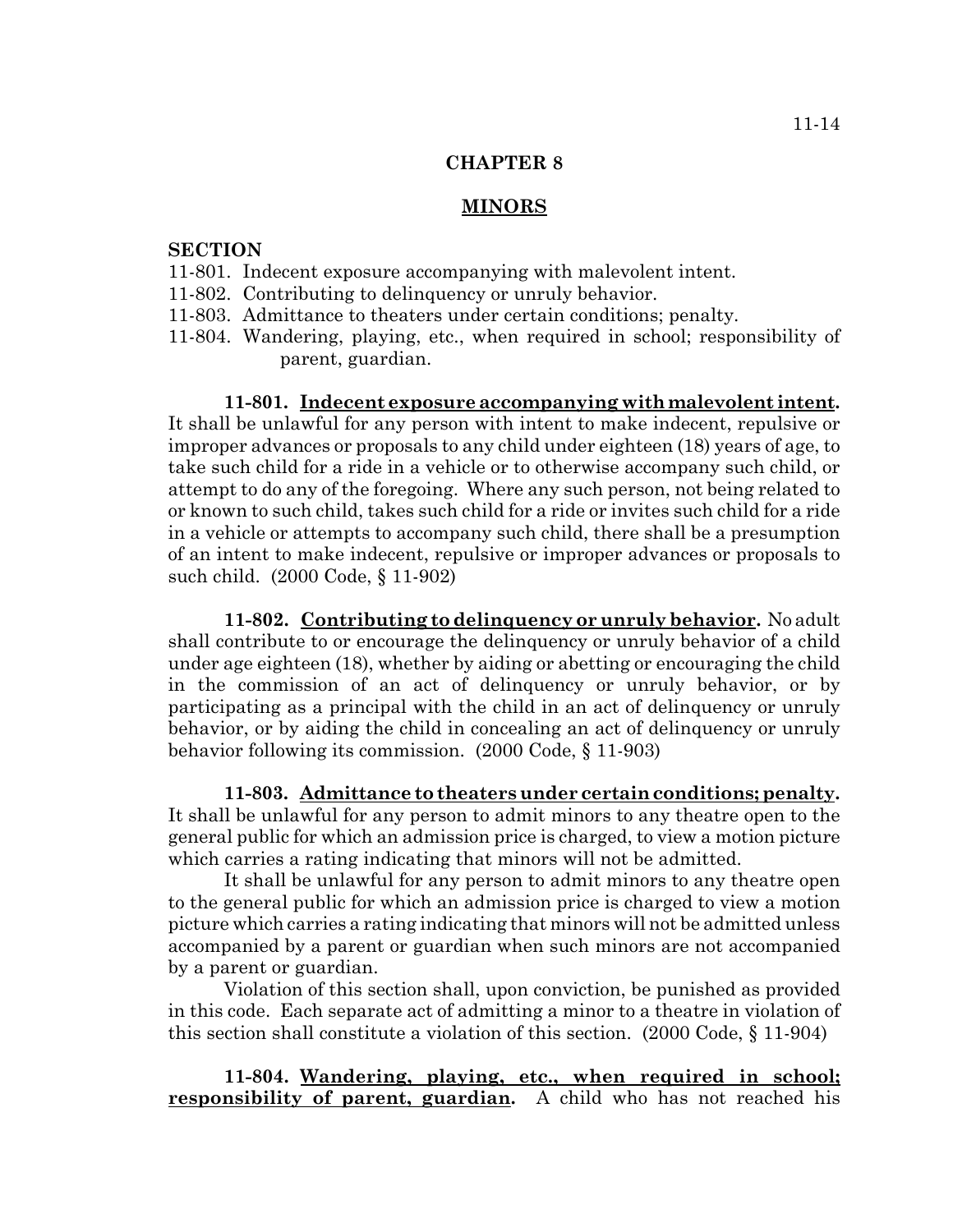seventeenth  $(17<sup>th</sup>)$  birthday, and being subject to the state compulsory attendance law, Tennessee Code Annotated, § 49-6-3001, shall not loiter, idle, wander or play in or upon the public streets, highways, alleys, parks or other public places, buildings, businesses, places of amusement and entertainment, vacant lots or other unsupervised places during those hours he is required to be in school under the state compulsory school attendance law. Further, no child shall be taken into custody for violation of this section until an investigation with the proper school officials has been made to determine if the child is required to be in school.

No parent, guardian or other adult person who has been delegated the care and custody of such child under the age of seventeen (17), shall knowingly permit such child to violate the provisions of this section. A parent, guardian or other adult person who has been delegated the care or custody of such child found to be in violation of this section shall be punished as provided in this code. (2000 Code, § 11-905)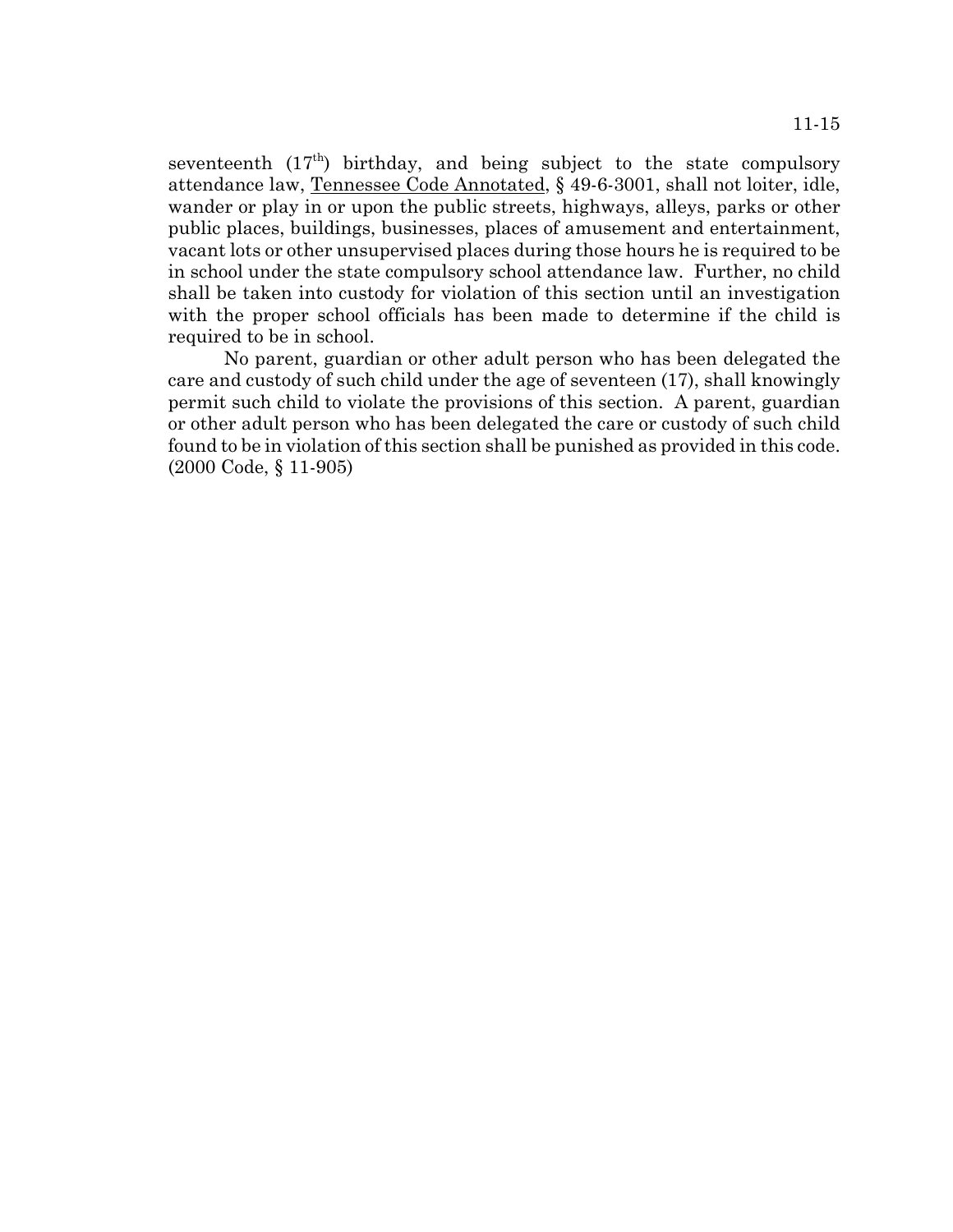# **CURFEW FOR MINORS**

## **SECTION**

11-901. Purpose.

11-902. Definitions.

11-903. Curfew enacted; exceptions.

11-904. Parental involvement in violation unlawful.

11-905. Involvement by owner or operator of vehicle unlawful.

11-906. Involvement by operator or employee of establishment unlawful.

11-907. Giving false information unlawful.

11-908. Enforcement.

11-909. Violations punishable by fine.

**11-901. Purpose**. The purpose of this chapter is to:

(1) Promote the general welfare and protect the general public through the reduction of juvenile violence and crime within the city;

(2) Promote the safety and well-being of minors, whose inexperience renders them particularly vulnerable to becoming participants in unlawful activity, particularly unlawful drug activity, and to being victimized by older criminals; and

(3) Foster and strengthen parental responsibility for children.

**11-902. Definitions**. As used in this chapter, the following words have the following meanings:

(1) "Curfew hours" means the hours of 12:30 A.M. through 6:00 A.M. each day.

(2) "Emergency" means unforeseen circumstances, and the resulting condition or status, requiring immediate action to safeguard life, limb, or property. The word includes, but is not limited to, fires, natural disasters, automobile accidents, or other similar circumstances.

(3) "Establishment" means any privately-owned business place within the city operated for a profit and to which the public is invited, including, but not limited to, any place of amusement or entertainment. The word "operator" with respect to an establishment means any person, firm, association, partnership (including its members or partners), and any corporation (including its officers) conducting or managing the establishment.

(4) "Minor" means any person under eighteen (18) years of age who has not been emancipated under Tennessee Code Annotated, § 29-31-101, et seq.

(5) "Parent" means: (a) A person who is a minor's biological or adoptive parent and who has legal custody of the minor, including either parent if custody is shared under a court order or agreement;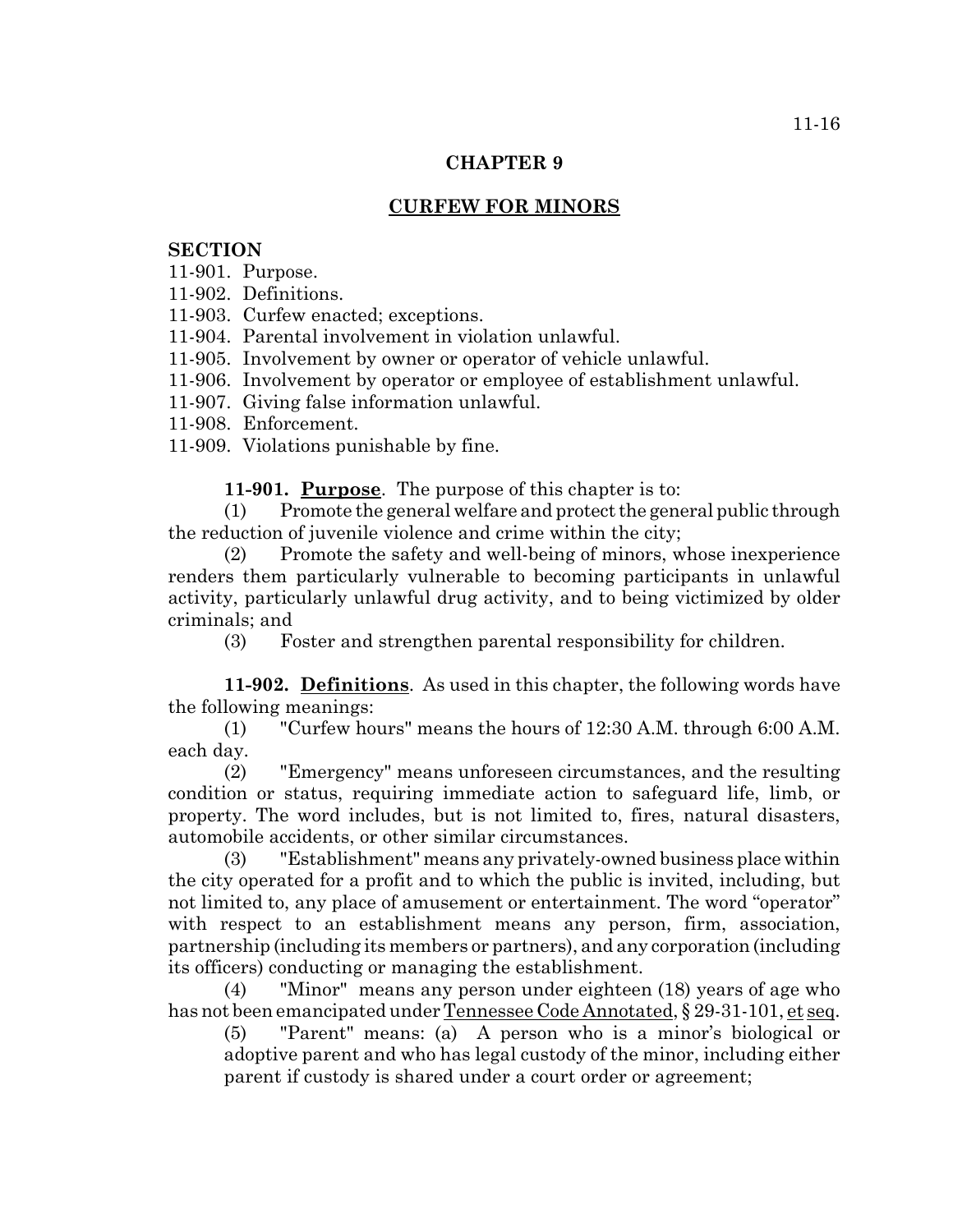(b) A person who is the biological or adoptive parent with whom a minor regularly resides;

(c) A person judicially appointed as the legal guardian of a minor; and/or

(d) A person eighteen (18) years of age or older standing in loco parentis (as indicated by authorization by a parent as defined in this definition for the person to assume the care or physical custody of the minor, or as indicated by any other circumstances).

(6) "Person" means an individual and not a legal entity.

(7) "Public place" means any place to which the public or a substantial portion of the public has access, including, but not limited to: streets, sidewalks, alleys, parks, and the common areas of schools, hospitals, apartment houses or buildings, office buildings, transportation facilities, and shops.

(8) "Remain" means

(a) To linger or stay at or upon a place; or

(b) To fail to leave a place when requested to do so by a law enforcement officer or by the owner, operator, or other person in control of that place.

(9) "Temporary care facility" means a non-locked, non-restrictive shelter at which a minor may wait, under visual supervision, to be retrieved by a parent. A minor waiting in a temporary care facility may not be handcuffed or secured by handcuffs or otherwise to any stationary object.

**11-903. Curfew enacted; exceptions**. It is unlawful for any minor, during curfew hours, to remain in or upon any public place within the city, to remain in any motor vehicle operating or parked on any public place within the city, or to remain in or upon the premises of any establishment within the city, unless:

(1) The minor is accompanied by a parent; or

(2) The minor is involved in an emergency; or

(3) The minor is engaged in an employment activity, or is going to or returning home from employment activity, without detour or stop; or

(4) The minor is on the sidewalk directly abutting a place where he or she resides with a parent; or

(5) The minor is attending an activity supervised by adults and sponsored by a school, religious, or civic organization, by a public organization or agency, or by a similar organization, or the minor is going to or returning from such an activity without detour or stop; or

(6) The minor is on a errand at the direction of a parent, and the minor has in his or her possession a writing signed by the parent containing the name, signature, address, and telephone number of the parent authorizing the errand, the telephone number where the parent may be reached during the errand, the name of the minor, and a brief description of the errand, the minor's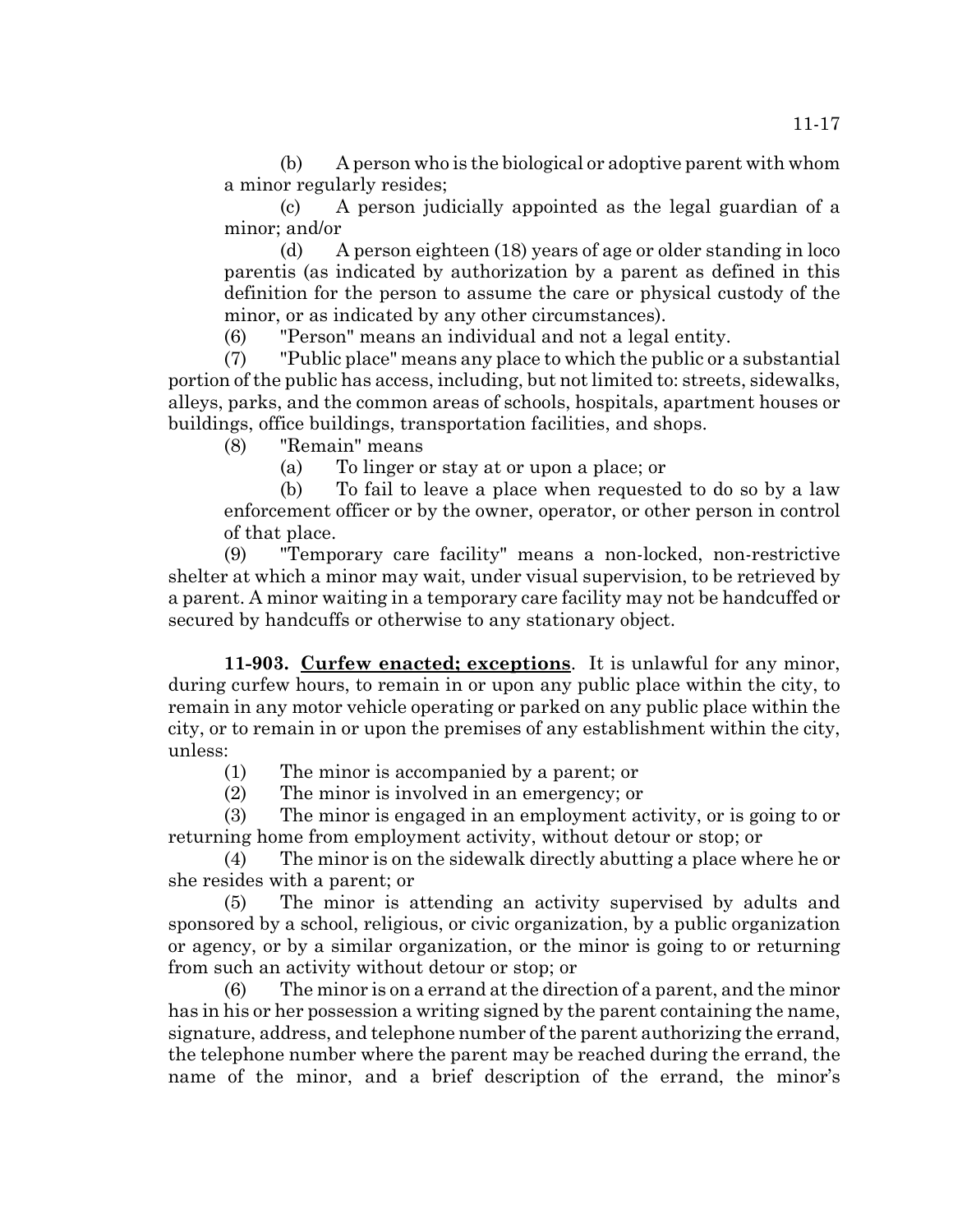destination(s) and the hours the minor is authorized to be engaged in the errand; or

(7) The minor is involved in interstate travel through, or beginning or terminating in, the City of Goodlettsville; or

(8) The minor is exercising First Amendment rights protected by the U.S. Constitution, such as the free exercise of religion, freedom of speech, and freedom of assembly.

**11-904. Parental involvement in violation unlawful**. It is unlawful for a minor's parent knowingly to permit, allow, or encourage a violation of § 11-903 of this chapter.

**11-905. Involvement by owner or operator of vehicle unlawful**. It is unlawful for a person who is the owner or operator of a motor vehicle knowingly to permit, allow, or encourage a violation of § 11-903 of this chapter using the motor vehicle.

**11-906. Involvement by operator or employee of establishment unlawful**. It is unlawful for the operator or any employee of an establishment knowingly to permit, allow, or encourage a minor to remain on the premises of the establishment during curfew hours. It is a defense to prosecution under this section that the operator or employee promptly notified law enforcement officials that a minor was present during curfew hours and refused to leave.

**11-907. Giving false information unlawful**. It is unlawful for any person, including a minor, knowingly to give a false name, address, or telephone number to any law enforcement officer investigating a possible violation of § 11-903 of this chapter. Each violation of this section is punishable by a maximum fine of fifty dollars (\$50.00).

**11-908. Enforcement**. (1) Minors. Before taking any enforcement action, a law enforcement officer who is notified of a possible violation of § 11-903 shall make an immediate investigation to determine whether or not the presence of the minor in a public place, motor vehicle, or establishment during curfew hours is a violation of that section. If the investigation reveals a violation and the minor has not previously been issued a warning, the officer shall issue a verbal warning to the minor to be followed by a written warning mailed by the police department to the minor and his/her parent(s). If the minor has previously been issued a warning for a violation, the officer shall charge the minor with a violation of § 11-903 and shall issue a citation requiring the minor to appear in court. In either case, the officer shall, as soon as practicable, release the minor to his/her parent(s) or place the minor in a temporary care facility for a period not to exceed the remainder of the curfew hours so the parent(s) may retrieve the minor. If a minor refuses to give an officer his/her name and address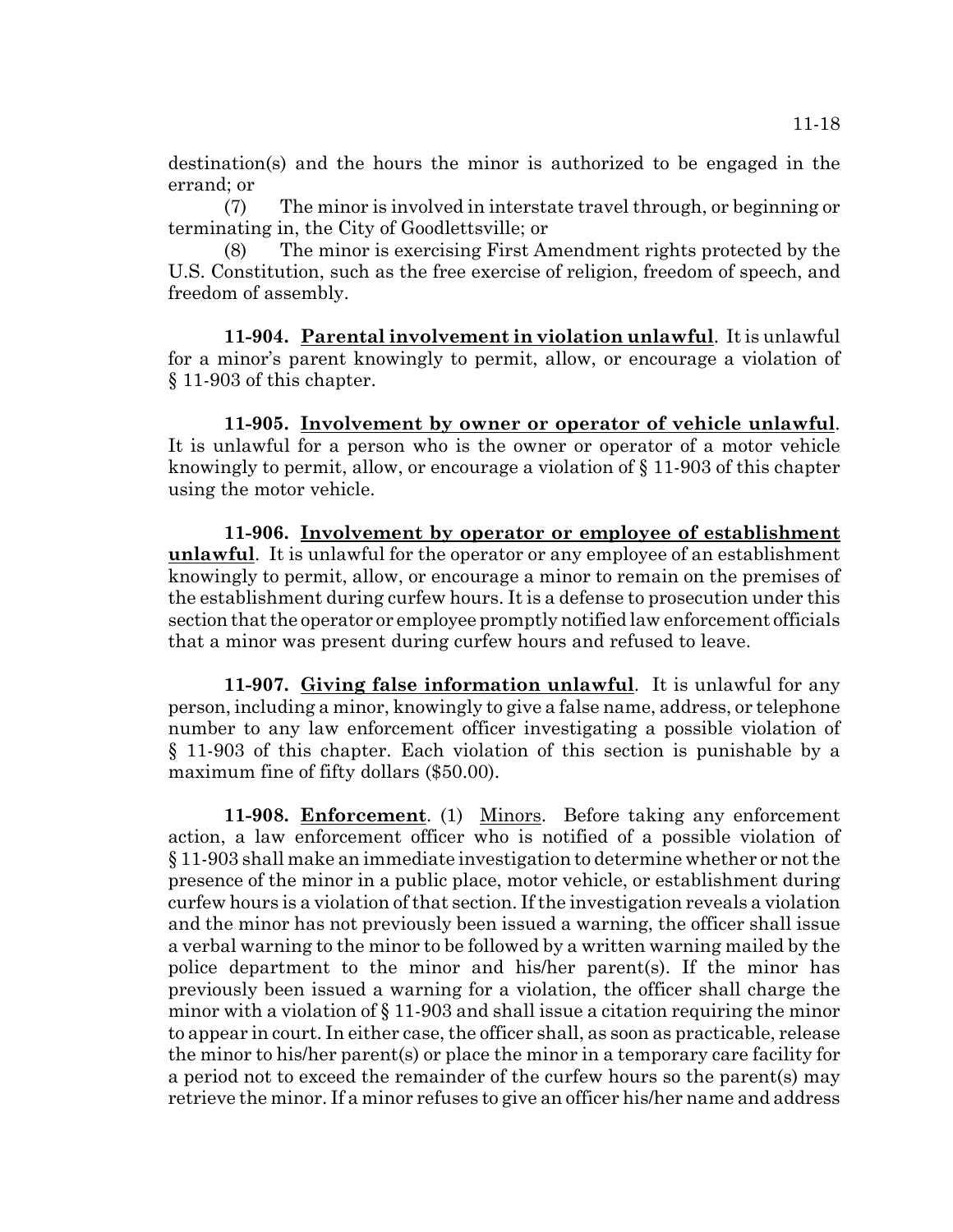or the name and address of his/her parent(s), or if no parent can be located before the end of the applicable curfew hours, or if located, no parent appears to accept custody of the minor, the minor may be taken to a crisis center or juvenile shelter and/or may be taken to a judge or juvenile intake officer of the juvenile court to be dealt with as required by law.

(2) Others. If an officer's investigation reveals that a person has violated §§ 11-903, 11-904, 11-905, or 11-906 of this chapter and the person has not been issued a warning with respect to a violation, the officer shall issue a verbal warning to the person to be followed by a written warning mailed by the police department to the person. If there has been a previous warning to the person, the officer shall charge the person with a violation and issue a citation directing the person to appear in court.

**11-909. Violations punishable by fine**. A violation of §§ 11-903, 11-904, 11-905, or 11-906 subsequent to receiving a verbal warning as provided in § 11-908 is punishable by a maximum fine of fifty dollars (\$50.00) for each violation.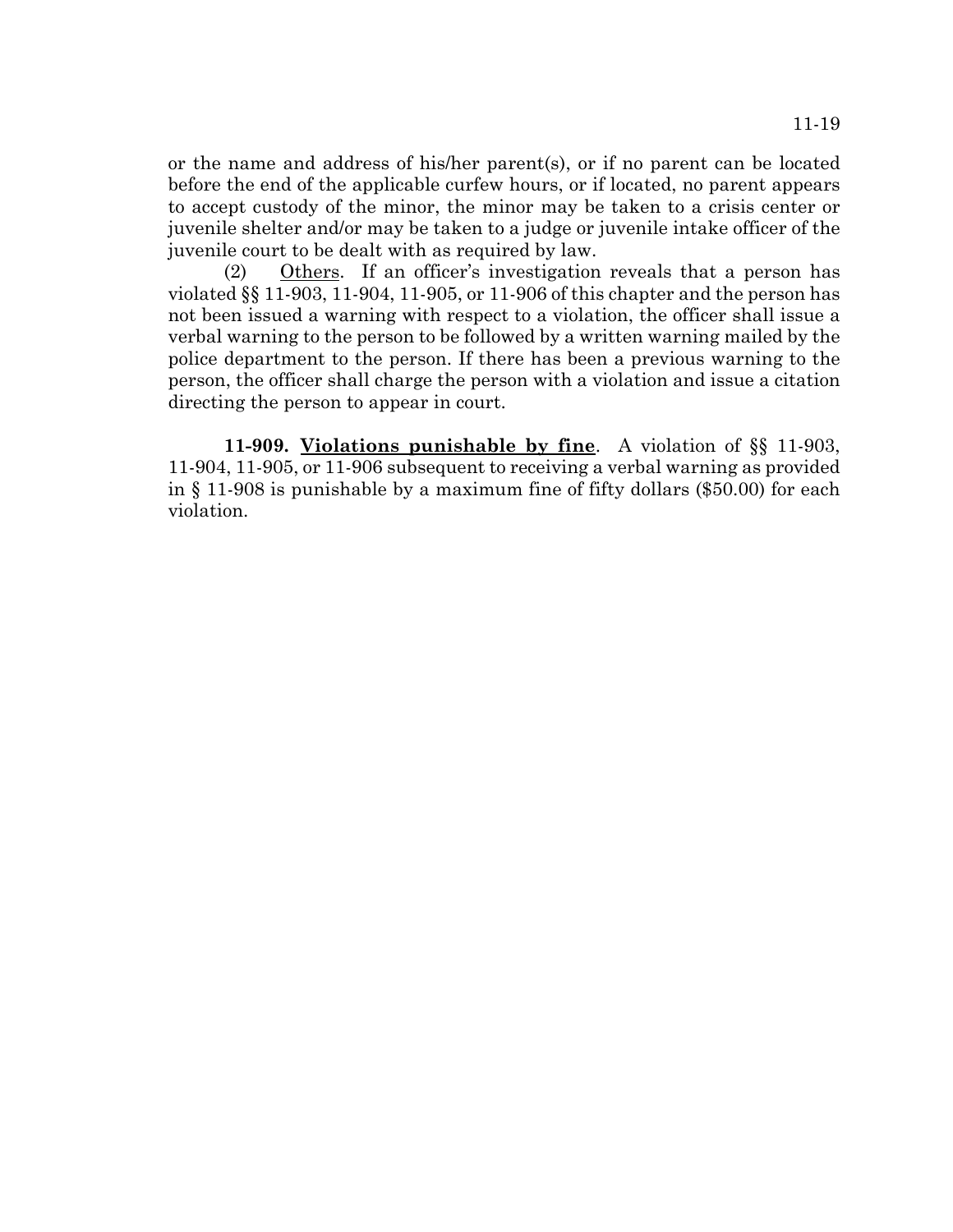## **PRESENCE OF REGISTERED SEX OFFENDERS ON OR ABOUT PUBLIC PARKS AND RECREATION FACILITIES**

#### **SECTION**

11-1001. Definitions.

11-1002. Offense.

11-1003. Penalty.

11-1004. Posting of regulation.

**11-1001. Definitions**. (1) "Public park." Any publicly owned or maintained land or building which is designated by the City of Goodlettsville as a park or recreational facility.

(2) "Registered sex offender." An individual who is registered by any state or federal agency as a sex offender and whose name is published on any state or federal registered sex offender listing, including, but not limited to the sex offender registry established by Tennessee Code Annotated, §§ 40-39-201 though 40-39-211. (Ord. #08-712, Sept. 2008)

**11-1002. Offense**. It shall constitute a general offense against the regulations of the City of Goodlettsville for any person or persons registered as a sex offender with the State of Tennessee and or any other state or federal agency to knowingly enter into or on any public park owned, operated, or maintained by the City of Goodlettsville. (Ord. #08-712, Sept. 2008)

**11-1003. Penalty**. Anyone who is found in violation of this chapter shall be subject to a fine of fifty dollars (\$50.00) per offense for each and every entry into the park, regardless of the time period involved, and shall constitute a separate offense under this chapter. (Ord. #08-712, Sept. 2008)

**11-1004. Posting of regulation**. The director of parks and recreation shall be charged with posting this regulation at the main entrance of each park within thirty (30) days of the passage of the ordinance creating this chapter. (Ord. #08-712, Sept. 2008)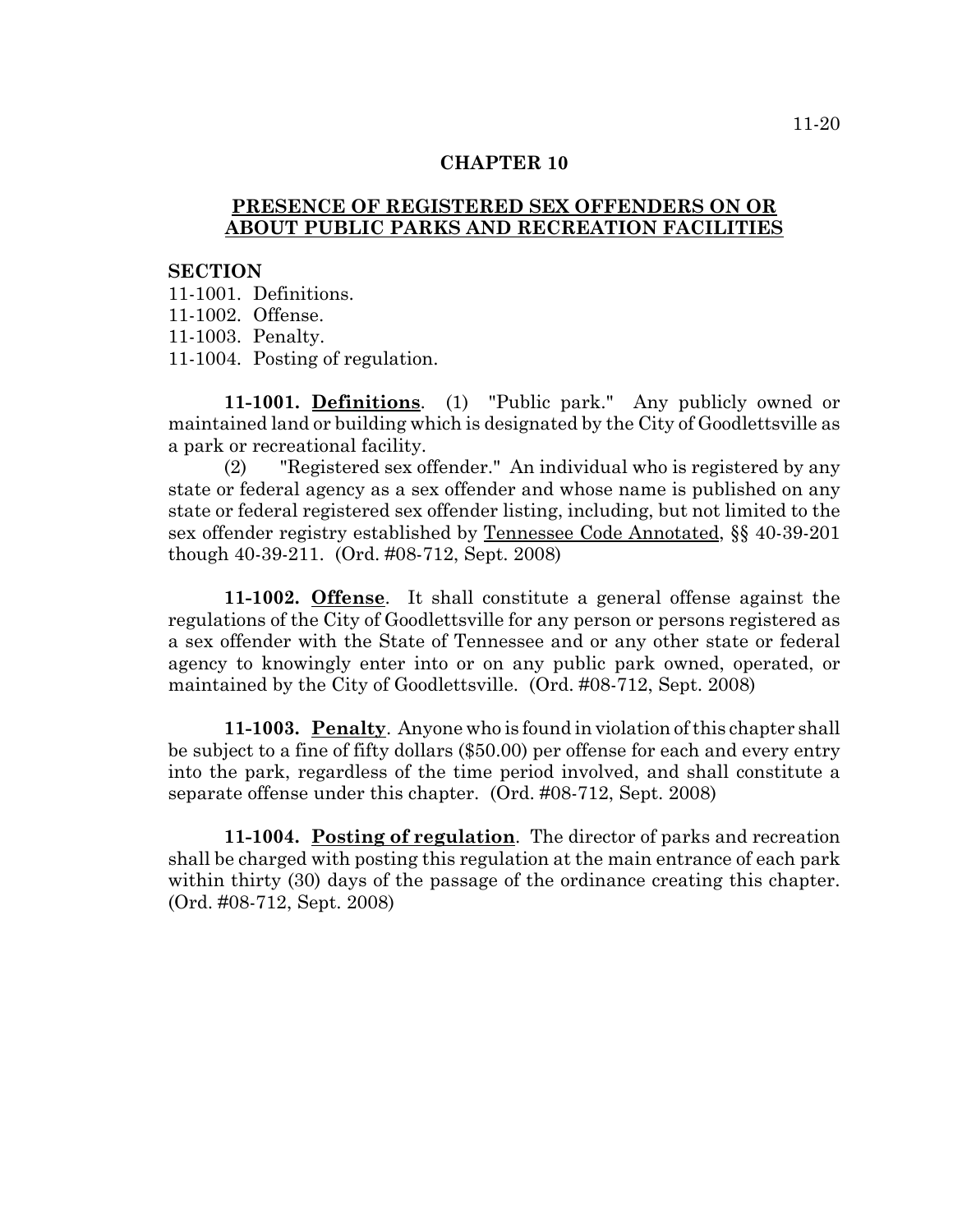## **BLOCKING SIDEWALKS, STREETS AND RIGHT-OF-WAY**

### **SECTION**

- 11-1101. Purpose.
- 11-1102. Definitions.
- 11-1103. Prohibited behavior.
- 11-1104. Applicability.

**11-1101. Purpose**. It is the intent of this chapter to eliminate the obstruction of free passage over, on or along a street, sidewalk, or public right-of-way, whether such obstruction results from the manner in which a person or number of persons shall stand, loiter, walk, sit, lie or camp on said street, sidewalk or public right-of-way. (as added by Ord. #21-1004, Sept. 2021 *Ch5\_02-10-22*)

**11-1102. Definitions**. For purposes of this chapter, the following words shall be defined as provided herein:

(1) An "obstruction" within the meaning of this chapter shall be construed to mean to so occupy the sidewalk, street or public right-of-way that the free use and enjoyment thereof by the public is, in any way interrupted or interfered with, or the free ingress or egress to or from any building fronting on any public right-of-way is impaired.

(2) The term "camp" or "camping" shall mean the use of a street, sidewalk or public right-of-way, including a public transit stop, bench or other public property on any street, sidewalk or public right-of-way, as a temporary or permanent place of dwelling, lodging, or residence, or as a living accommodation at any time. Indicia of camping may include, but are not limited to, storage of personal belongings, using tents or other temporary structures for sleeping or storage of personal belongings, carrying on cooking activities or making any fire, or any of these activities in combination with one another or in combination with either sleeping or making preparations to sleep (including the laying down of bedding for the purpose of sleeping). (as added by Ord. #21-1004, Sept. 2021 *Ch5\_02-10-22*)

**11-1103. Prohibited behavior**. It is unlawful for any person or any number of persons:

(1) To so stand, loiter, walk, sit, lie, or camp upon any street, public sidewalk, privately owned but publicly used sidewalks or public right-of-way in the city so as to obstruct free passage over, on or along said street, sidewalk or public right-of-way, after a request by a law enforcement officer to move on so as to cease blocking or obstructing free passage thereon.